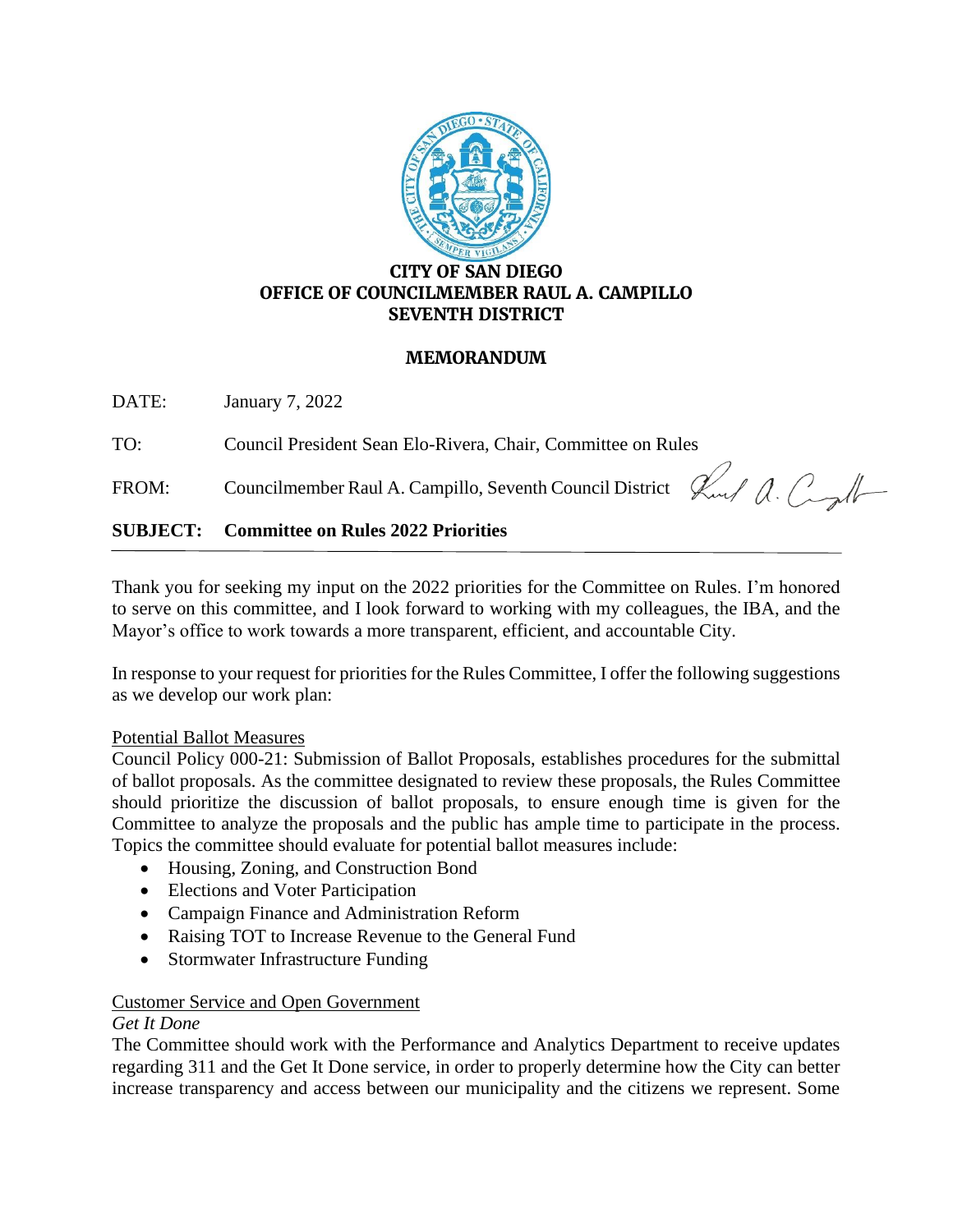potential improvements to the Get It Done service I will be asking to learn more about are, but not limited to:

- More detailed information regarding report status once filed
- Addition of multiple languages to accommodate the many diverse backgrounds and native languages spoken across all Council districts
- Expansion of Get It Done services to more City departments

## *Translation Services*

Public participation is an essential component of the City Council's legislative process. The Committee should work with the City Clerk's office and Council Administration to explore expanding current translation services. This includes translation of public documents, forms, live meetings, etc., in multiple languages to appropriately serve the diverse communities of our residents. In order to have a truly transparent and engaged public process, we must address the current barriers many San Diegans face when trying to participate in the business of the City.

### Reducing Barriers to Run for Public Office

The Committee should work with the City Clerk's office to review the current *City Clerk's Administrative Guidelines* document which aims to "provide procedures, specifications, and clarification regarding election matters that cut across all election types and procedures"<sup>1</sup>. The intent of this analysis should be to examine potential changes to the document, to make the process of running for election in the City of San Diego more streamlined, clear, and easier to understand for all citizens with such interest. The intent of this ask is to remove barriers facing members of the general public who wish to run for office in the City.

#### Charter Amendments

#### *Calendar Year*

The Committee should explore the feasibility for the City of San Diego to shift from a fiscal year of July-June, to a calendar year of January-December. The exploration of such change should include analysis of whether this change will provide congruency between the City and other governmental jurisdictions, in addition to congruency with many regional organizations.

#### *Franchise*

The committee should explore a potential Charter Amendment to both streamline and clarify the public contract solicitation process regarding franchise agreements between the City and potential partners.

#### Boards and Commissions

The Committee should continue the efforts of the previous Rules Committees to streamline and clarify the process of nominating and appointing a citizen to boards and commissions. I urge the Committee to work with the Office of Boards and Commissions to broaden the City's outreach to potential candidates, to diversify appointments and members who serve on boards.

<sup>&</sup>lt;sup>1</sup> [https://www.sandiego.gov/sites/default/files/city\\_clerk\\_administrative\\_guidelines.pdf](https://www.sandiego.gov/sites/default/files/city_clerk_administrative_guidelines.pdf)